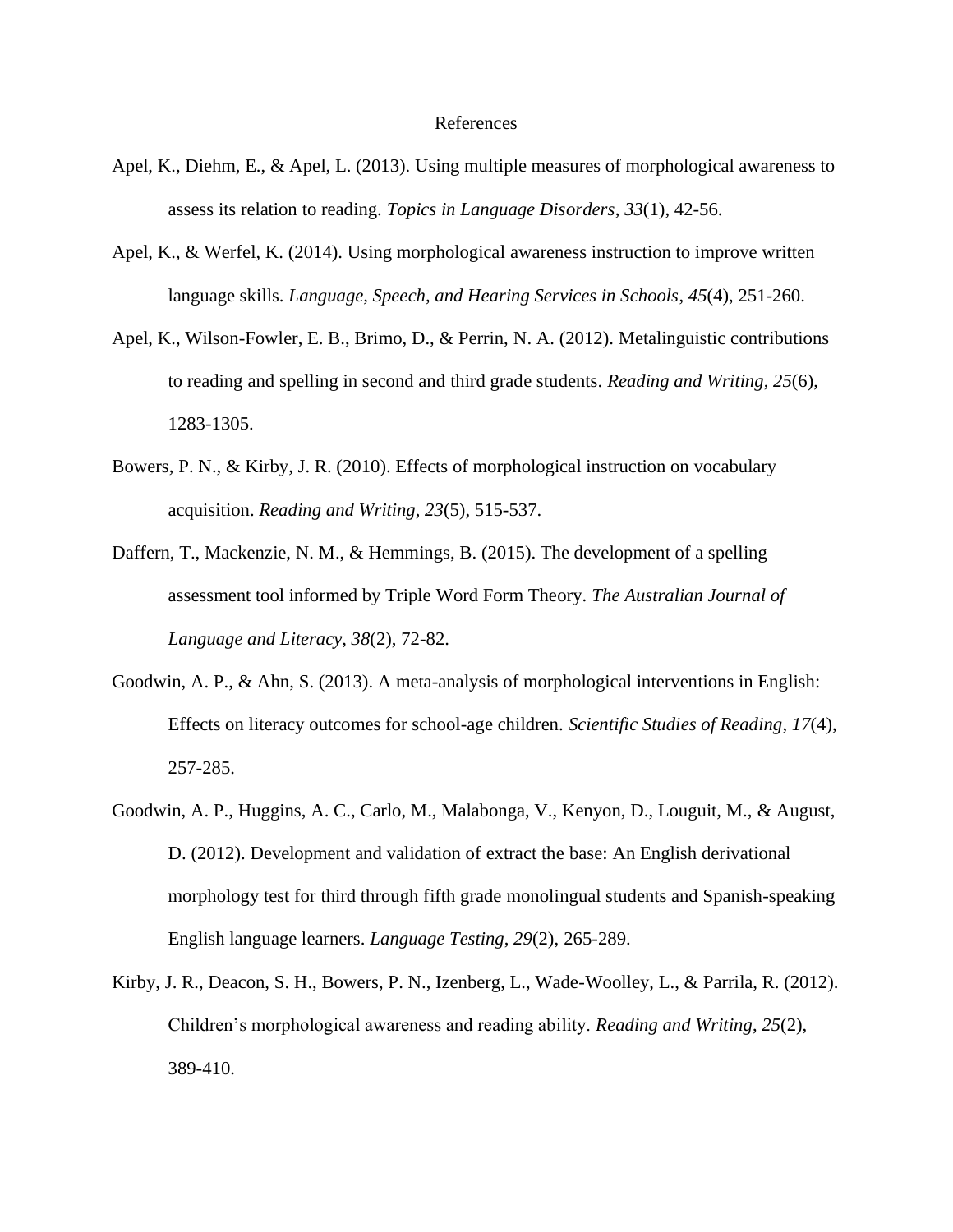- Masterson, J. J., & Apel, K. (2010). The Spelling Sensitivity Score: Noting developmental changes in spelling knowledge. *Assessment for Effective Intervention*, *36*(1), 35-45.
- Moher, D., Liberati, A., Tetzlaff, J., & Altman, D. G. (2009). Preferred reporting items for systematic reviews and meta-analyses: The PRISMA statement. *Annals of Internal Medicine*, *151*(4), 264-269.
- Murphy, K. A., & Justice, L. M. (2019). Lexical-level predictors of reading comprehension in third grade: Is spelling a unique contributor? *American Journal of Speech-Language Pathology*, 1-14. https://doi.org/10.1044/2019\_AJSLP-18-0299
- Nagy, W., Berninger, V., Abbott, R., Vaughan, K., & Vermeulen, K. (2003). Relationship of morphology and other language skills to literacy skills in at-risk second-grade readers and at-risk fourth-grade writers. *Journal of Educational Psychology*, *95*(4), 730-742.
- Perfetti, C. A. (1992). The representation problem in reading acquisition. In P. B. Gough, L. C. Ehri, & R. Treiman (Eds.), *Reading Acquisition* (pp. 145–174). Hillsdale, NJ: Erlbaum.
- Perfetti, C. A., & Hart, L. (2002). The lexical quality hypothesis. In L. Verhoeven, C. Elbro, & P. Reitsma (Eds.), *Precursors of Functional Literacy* (pp. 189–213). Amsterdam, the Netherlands: John Benjamins.
- Silliman, E. R., Bahr, R. H., & Peters, M. L. (2006). Spelling patterns in preadolescents with atypical language skills: Phonological, morphological, and orthographic factors. *Developmental Neuropsychology*, *29*(1), 93-123.
- Spencer, M., Muse, A., Wagner, R. K., Foorman, B., Petscher, Y., Schatschneider, C., ... & Bishop, M. D. (2015). Examining the underlying dimensions of morphological awareness and vocabulary knowledge. *Reading and Writing*, *28*(7), 959-988.